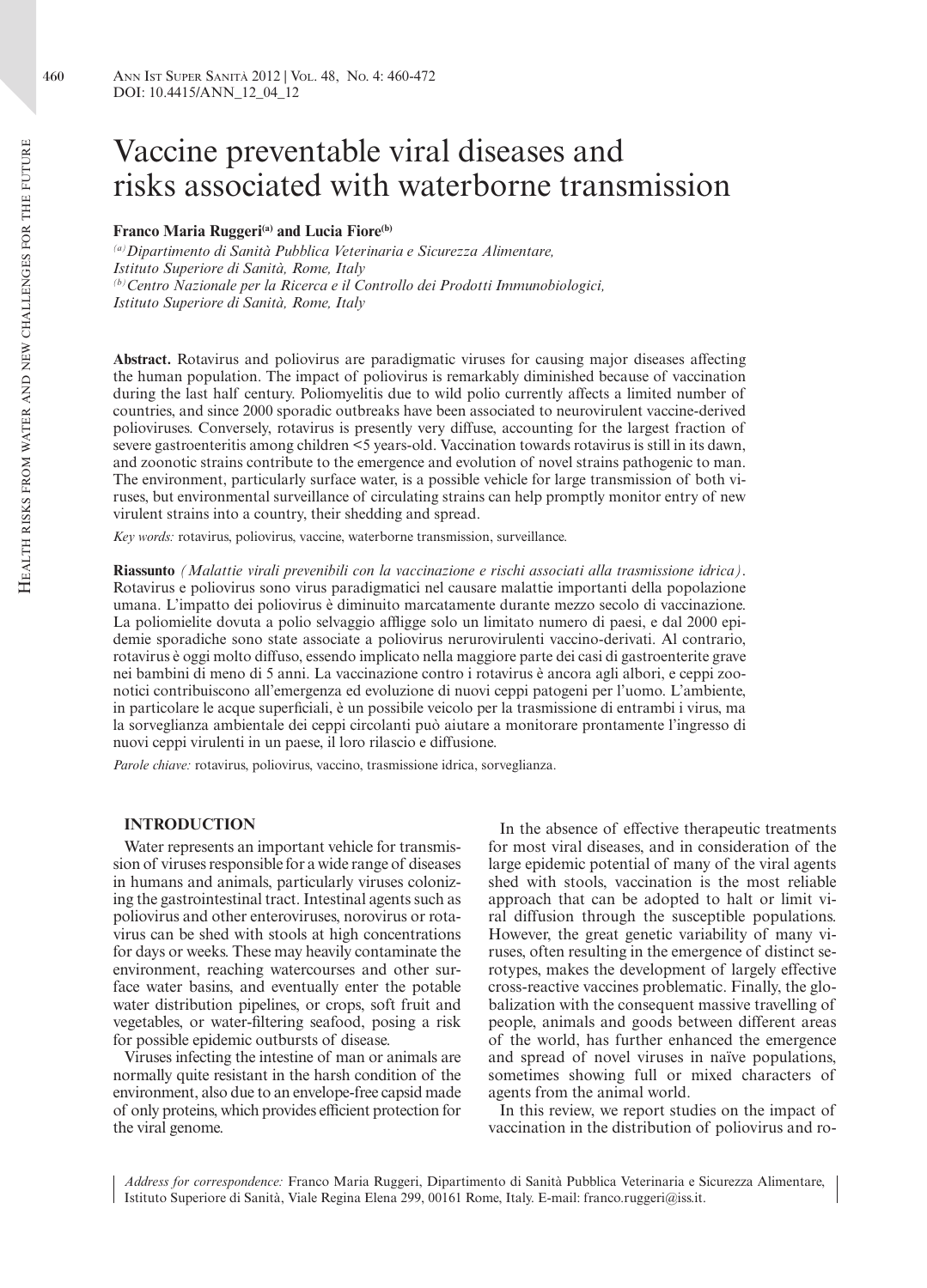tavirus, two typical enteric viruses able to severely affect humans, and the role of environmental waters in strain circulation among susceptible individuals.

## *Rotavirus*

Rotavirus was discovered in the early '70s, and soon identified as the major etiological agent of infectious acute gastroenteritis in childhood [1]. Today, rotavirus remains the single most important cause of morbidity among pediatric patients with diarrhea worldwide, more than any other viral, bacterial or parasitic organism, and is estimated to cause approximately 450 000 deaths per year, predominantly in developing countries [2]. It is believed that every single child in developed countries contracts rotavirus at least once during its first 2½ years of life, although only a lesser number of subjects develop diarrhea severe enough to require hospital admission and medical intervention, including rehydrating therapies.

## *Structure, proteins and genome*

Rotavirus represents a genus of the Reoviridae family [3], and derives its name from its wheel-like (rota, in Latin) shaped virion, approximately 75 nm in diameter. The virion is rather complex, and the variability in the functions and antigenicity of its proteins largely influences the host-pathogen relationships, including host range restriction.

The capsid is made of three concentric protein layers, engulfing 11 segments of double-stranded RNA (dsRNA) with molecular size ranging between approximately 670 through 3300 base pairs (www.iah. bbsrc.ac.uk/dsRNA virus proteins/Rotavirus.htm) [3]. This complete form of infectious rotavirus is also known as TLP (triple-layered particle).

The outermost rotavirus shell comprises two proteins, VP7 and VP4, containing epitopes which elicit neutralizing protective antibodies. The glycosylated protein VP7 forms a continuous layer of trimers, and represents the major neutralization antigen, specifying the virus G-serotype [3]. The VP7 layer is crossed by 60 spike-like projections of the protein VP4, which determines the P-serotype, and is cleaved by pancreatic trypsin yielding two fragments, VP8\* and VP5\*, that results in profound conformational modifications and enhanced infectivity. VP4 is the viral protein responsible for attachment to the susceptible cells, and has been recently shown to bind histo-blood group antigens (HBGA) in a serotypespecific manner, that might explain differential host susceptibility to infection [4].

The inner rotavirus shell is only made of the VP6 protein, recognized as the "group antigen" of rotavirus which, and due to its ample antigenic conservation between distinct G- and P-serotypes it is conveniently used for antigen-based diagnostics [5]. Based on VP6, 7 groups of rotaviruses are distinguished designated A through G, among which group A contains by far the most important viral strains pathogenic for humans, and many other animal species. Man is also infected with group B and C rotaviruses, known for being implied in large water-borne outbreaks in Asia and for causing sporadic or epidemic gastroenteritis cases in children and adults, respectively [3].

In addition to 3 further structural proteins (VP1- 3), the 11 segments rotavirus genome also codes for 6 non-structural proteins (NSP1-6), involved in either RNA transcription or progeny virus maturation [3]. Importantly, NSP1 and NSP3 appear to have specific roles in rotavirus virulence and possibly host range restriction. NSP4 is functional to virus final morphogenesis [3], and is also acting as an enterotoxin, being able to induce diarrhea in the infant mouse pathogenesis model [6], and likely exerting its effects *in vivo* by interacting with the luminal enterochromaffin (EC) cells and the enteric nervous system (ENS) [7].

## *Serotypes, genotypes and immunity*

Group A rotaviruses can be differentiated into serotypes based on reactivity with hyperimmune sera or neutralizing monoclonal antibodies directed at either VP7 or VP4 [8]. Since the two genes encoding VP4 and VP7 segregate independently, a binomial serotype system was adopted to identify strains, defined as GxPy serotypes. However, viral characterization is normally conducted by more friendly molecular approaches using semi-nested RT-PCR and panels of genotype-specific oligonucleotide primers [9]. Genotyping is considered to be a valid proxy for serotyping, and is adopted universally. As a result, a large amount of data is being accumulated concerning rotavirus genotypes and serotypes circulating worldwide [10, 11], which is valuable to confirm the adequacy of current vaccines in relation to emergence and evolution of viral strains [12, 13]. Currently, at least 27 different G-types and 35 P-types are recognized among human or animal worldwide [14], and increasing evidence of zoonotic transmission of animal rotaviruses to humans, involving reassortment mechanisms during dual infection, has strengthened the threat of novel rotavirus strains emergence from domestic and wild animals with respect to vaccine efficacy [15]. It underlines the need for surveillance of circulating rotavirus strains in order to identify emerging or reassortants strains with unusual serotype.

Due to the high death toll and economic burden of rotavirus disease worldwide, vaccine strategies for disease control were implemented through joint efforts of scientists, industry and public health authorities as early as in the mid-90's [12, 13].

Two live-attenuated vaccines (RotaTeq®, by Merck; Rotarix®, by GlaxoSmithKline) have been successfully introduced in a growing number of countries since 2006 [16], and although they are respectively pentavalent and monovalent they appear to be largely protective against co-circulating rotavirus genotypes in human populations [17]. However, some lower efficacy of vaccination is reported in less developed countries [17], possibly related to unsatisfactory herd immunity established against uncommon rotavirus genotypes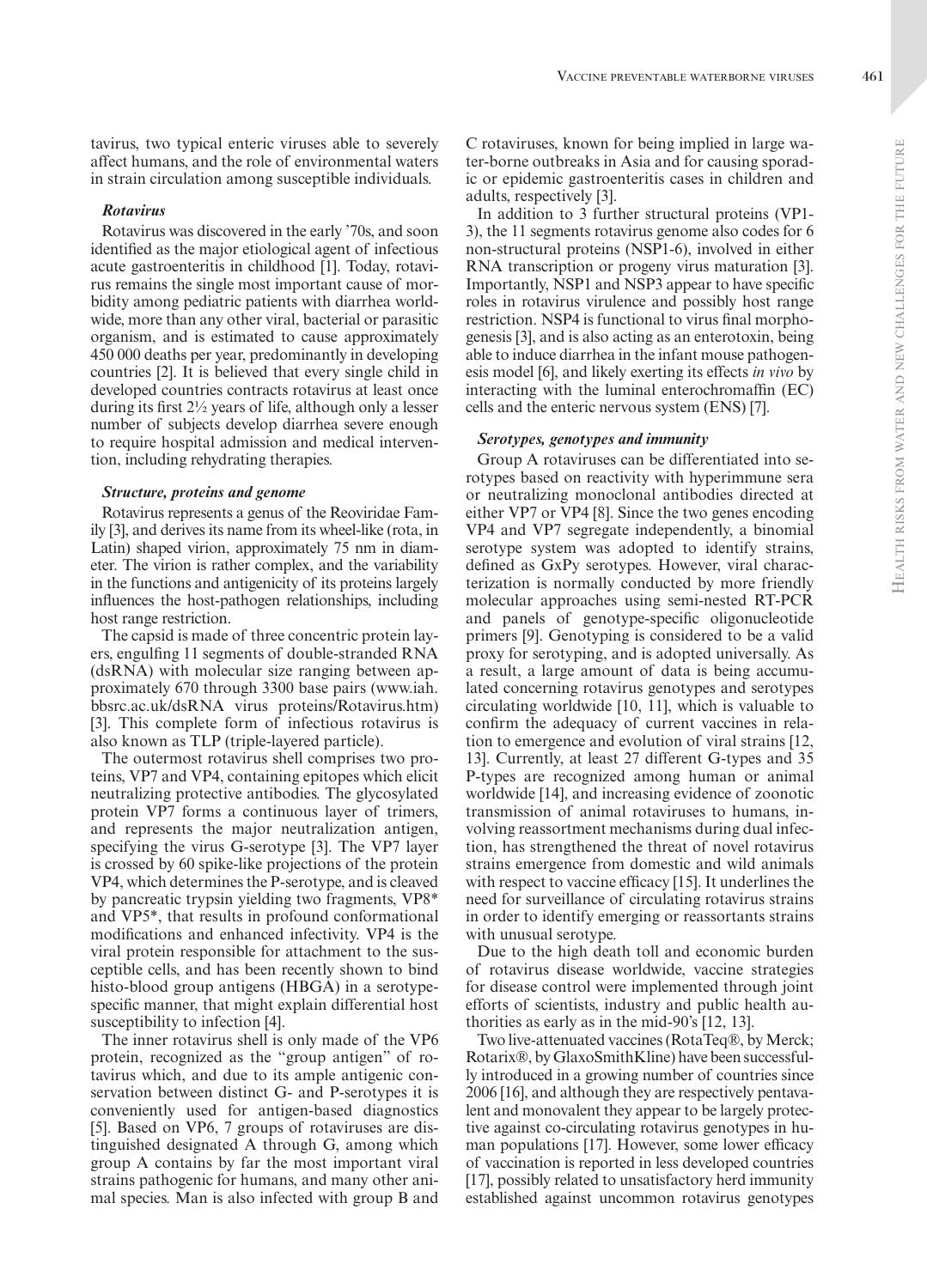circulating in these areas [11, 18]. Vaccination is also considered an important line of defense for several animal species with an economic value.

Protection to rotavirus disease can be afforded by both symptomatic and asymptomatic natural infection, as well as by vaccination [13, 19].

Also, animal strains are normally less pathogenic for humans than they are in their species of origin, a knowledge that drove towards a Jennerian approach to rotavirus vaccines in childhood [20].

However, early volunteer studies and field investigations demonstrate that at least some strains deriving from sick children can re-infect adults despite the presence of pre-existing immunity [21], although often in the absence of symptoms. This is confirmed by community studies showing that rotavirus infection was shed by mild sporadic cases of diarrhea not necessitating hospitalization or asymptomatic subjects, spanning all ages [22]. In the UK, rotavirus-specific IgM was detected in the normal adult population with no seasonal trend [23], suggesting constant circulation of the virus among adults independent on the winter peak of disease typical for children. Although immunity to rotavirus gastroenteritis has been considered to be life-long, adults might play a role of healthy carriers and reservoir for rotavirus [24].

## *Epidemiology of rotavirus infection and disease*

Rotavirus transmission follows the fecal-oral route, and is mainly associated to direct inter-human passage. However, infectious viruses are shed in large amounts into the environment by both humans and animals, contaminating water, food and feed [3, 25]. Rotavirus pediatric cases show a seasonal trend, with an epidemic peak in cooler, drier months, particularly in countries with a temperate climate [26], that might involve a longer persistence of live virions in the environment in particular conditions. However, in addition to environmental conditions favoring virus survival, differences in rotavirus seasonality between areas may be also ascribed to individual country birth rate and virus transmission dynamics [27].

The age range associated to higher risk of severe rotavirus gastroenteritis is 6 to 24 months [28], but older children can also need medical care or hospitalization [29]. The estimated number of global rotavirus diarrhea cases approaches 110 million yearly, 2 million of which necessitate admission to hospitals [2, 30]. Although most of fatal cases are restricted to developing areas *(Table 1)*, a high rotavirus burden is recorded in industrialized countries; as an example of the magnitude, before mass vaccination was introduced in 2006 in the US, rotavirus caused in this country 410 000 physician visits, 70 000 hospitalizations, and 272 000 emergency department visits per year, costing the society more than \$1 billion [30].

The main symptoms during rotavirus infection are diarrhea and vomiting, and disease can vary from mild disease up to severe dehydration, osmotic shock and death. On a clinical basis, the severity of cases is conventionally determined by the Vesikari scoring

system, that assigns between 0-20 score considering several factors, such as duration of diarrhea, number of stools in 24 hours, vomiting duration, number of vomiting episodes in 24 hours, maximum fever, medical visits, and treatment (none, outpatient and hospitalization) [28]. Asymptomatic rotavirus infection also occurs frequently in both children and adults, possibly related also to partial immune protection following earlier infection. These data highlight the risk that rotavirus shed by healthy people may be transmitted to susceptible non-immune subjects, as the newborn, directly or through environmental and/ or foodstuff contamination circuits [31, 32].

The mechanisms and duration of protection in rotavirus infection are not completely understood, particularly regarding the extent to which different serotypes or "genotypes" of rotavirus underpin antigenic diversity that may affect the immune system reaction against infection with different strains [33, 34]. It also raises problems in evaluating the risks of zoonotic transmission of animal strains, and as a consequence the risks for human health associated with environmental contamination with animal feces and manure, animal farming effluents, in addition to human sewage. Since group A rotaviruses infect many animal species, including domestic animals and pets, susceptible subjects are also exposed to a large variety of strains of animal origin [15, 35]. Reassortment of genome segments during co-infection with several RV strains is crucial in favoring adaptation of zoonotic animal rotavirus strains in man, via environmental or food-borne transmission [33, 36].

#### *Rotavirus zoonotic transmission*

Despite some constraints in rotavirus replication and spread between different animal species or hu-

**Table 1** | *Number of rotavirus diarrhea deaths among children in countries with highest mortality rates, 2008*

| <b>Country</b>               | No. of<br>deaths | Percent on<br>all deaths |
|------------------------------|------------------|--------------------------|
| India                        | 98 621           | $21.8*$                  |
| Nigeria                      | 41 057           | 30.8                     |
| Pakistan                     | 39 144           | 39.5                     |
| Democratic Republic of Congo | 32 653           | 46.7                     |
| Ethiopia                     | 28 218           | 52.9                     |
| Afghanistan                  | 25 4 23          | 58.6                     |
| Uganda                       | 10637            | 60.9                     |
| Indonesia                    | 9970             | 63.1                     |
| <b>Bangladesh</b>            | 9857             | 65.3                     |
| Angola                       | 8788             | 67.2                     |
| Total                        | 304 368          |                          |

*\*Percentage of rotavirus specific deaths over total deaths for all causes The total of deaths in the 10 countries reported in the Table represents 67.2% of the 453 000 children dead with rotavirus infection in that year. Source: WHO IVB (http://www.who.int/immunization\_monitoring/burden/rotavirus\_estimates/en/index.html).*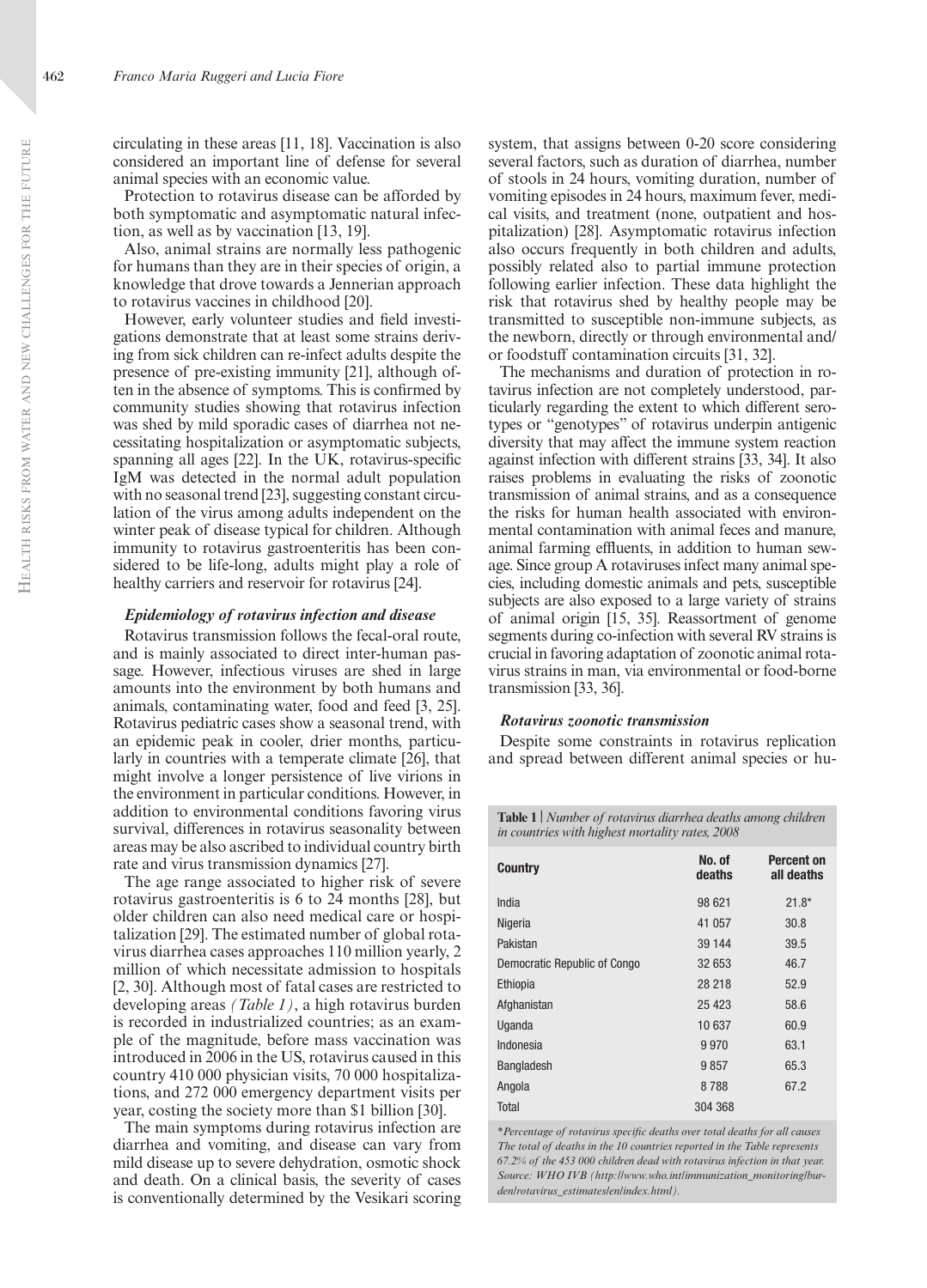mans, interspecies and more specifically zoonotic transmission of rotaviruses is now recognized to occur frequently, sometimes resulting in overt disease in the heterologous species [15, 35]. As an example, G9 rotavirus is thought to have possibly originated from swine, being a rare cause of infantile gastroenteritis in US in 1983-1984, expanding significantly among symptomatic children in this and other countries after a decade, and becoming one of the 5 commonest human rotaviruses today. The P[6] gene normally found in swine was also circulating in the same period, and when G9 emerged throughout the world G9P[6] strains were frequently observed [37]. The occurrence of G9P[6] and G9P[8] in man, and other findings of typically human G types in animals are altogether suggestive of natural genetic reassortment between human- and porcine strains, eventually leading to a novel globally widespread virus type [11, 37].

Also because of improved sequencing and whole genome genotyping analysis of rotavirus to explore rotavirus evolution, it is now possible to identify emerging zoonotic strains with a possible potential for rapid global spread, also in consideration of an increasing herd immunity by extending vaccination [13]. Using these approach, G8P[8] and G8P[6] strains identified in children with diarrhea in the Democratic Republic of Congo in 2003 [36] could be studied in detail, demonstrating for 9 of their genes a close evolutionary relationship with rotavirus strains belonging to the DS1-like (G2P[4]) sub-group, and suggesting at least three, and possibly four, consecutive reassortment events involving both DS1-like and Wa-like human rotaviruses and more animal strains of bovine (G8) and swine origin.

This process of "humanization" following zoonotic transmission may further proceed generating new virus reassortants, as was shown in two distinct G8P[8] and G8P[4] rotaviruses reported in 2006 and 2009 in Europe, showing partial or little similarity with the DRC strains and close phylogenetic links with other common human rotavirus circulating in Europe belonging to G types other than G8 [38, 39]. One of these latter strains, G8P[8] with a full Wa-like genome, unexpectedly became predominant among children with severe gastroenteritis in Croatia in 2006, suggesting that its emergence was [36, 38] favored by an unusual gene repertoire [13, 17, 36].

There is increasing evidence that some animal species may play a relevant role of reservoir of rotavirus strains transmitted zoonotically. Close genetic relatedness between strains of different origin suggests that ruminants and ungulates may be the reservoir of G6 rotaviruses for humans [15]. Besides the G9 strains reported above, the swine is also regarded as a possible reservoir of G3, G5, G12 and P[6], P[16], P[19] rotaviruses.

The emerging G12 genotype increasingly reported in humans worldwide are also thought to have originated from swine establishing in man after animalhuman reassortments [15, 18].

Also the rabbit has been proposed to harbor rota-

viruses with similar characteristics to strains found in gastroenteritis cases in children, as well as pet animals like dogs and cats [15, 33]. All of these animal species and others may take part in generating novel zoonotic strains evolving across multiple animal reservoirs, as far as different animal species get into direct contact or share a same environment or vehicles of fecal contamination.

# *Rotavirus and the environment*

The environment, and more specifically surface or recreational waters, can be contaminated by introduction of fecal pathogens, including rotavirus, via sewage spill-out, which may sporadically become massive as a consequence of flood, sewage-treatment plants failure, pipeline leakage, and others. These aspects are reviewed in more detail in a separate article of this same issue, and will not be presently examined in further detail.

Occurrence of rotavirus in environmental water and its association to a community waterborne gastroenteritis outbreak [40] were established even before sensitive molecular detection methods became available.

It has long been known that rotavirus passing through urban waste-water treatment plants is only subject to partial viral load reduction before proceeding into receiving environmental water [41, 42]. Also, it is noteworthy that rotavirus is stable in contaminated food, fomites and environmental matrices, and is resistant to disinfection [43]. Persistence of rotavirus in surface or drinking waters as well as in food or on surfaces is remarkable [44-46], and it is widely known that irrigation water contaminated with feces or organic fertilizers can cause pre-harvest contamination of fruits and vegetables with enteric viruses in general [44, 45]. For these reasons, quantitative risk assessment models have been proposed for water, wastewater and manure to the food safety operators with the final aim of preventing contamination of the food chains with rotavirus and other viral pathogens [47].

Besides crops, fecal shedding of rotavirus into surface waters would also have an impact on natural banks or farming sites of mollusk seafood. In Italy, as many as 18% of natural bank mussels were found to be positive for rotavirus [46], and a relevant rate of natural contamination of seafood with rotavirus was confirmed in several other field studies conducted in other countries [48].

One aspect that has not yet been analyzed in sufficient details is the asymptomatic infection of adults and older children, since they can release into the sewage rotavirus strains that are not necessarily the same shed during infantile diarrhea. In fact, stools and virus shed from patients of younger age are normally collected on diapers, which are not disposed into the sewage pipeline, and thus may not re-enter the environmental contamination route as do adult feces. Information from rotavirus genotyping studies applied to sewage samples is very limited, yet it suggests that significant differences may exist between viral types released into sewage and those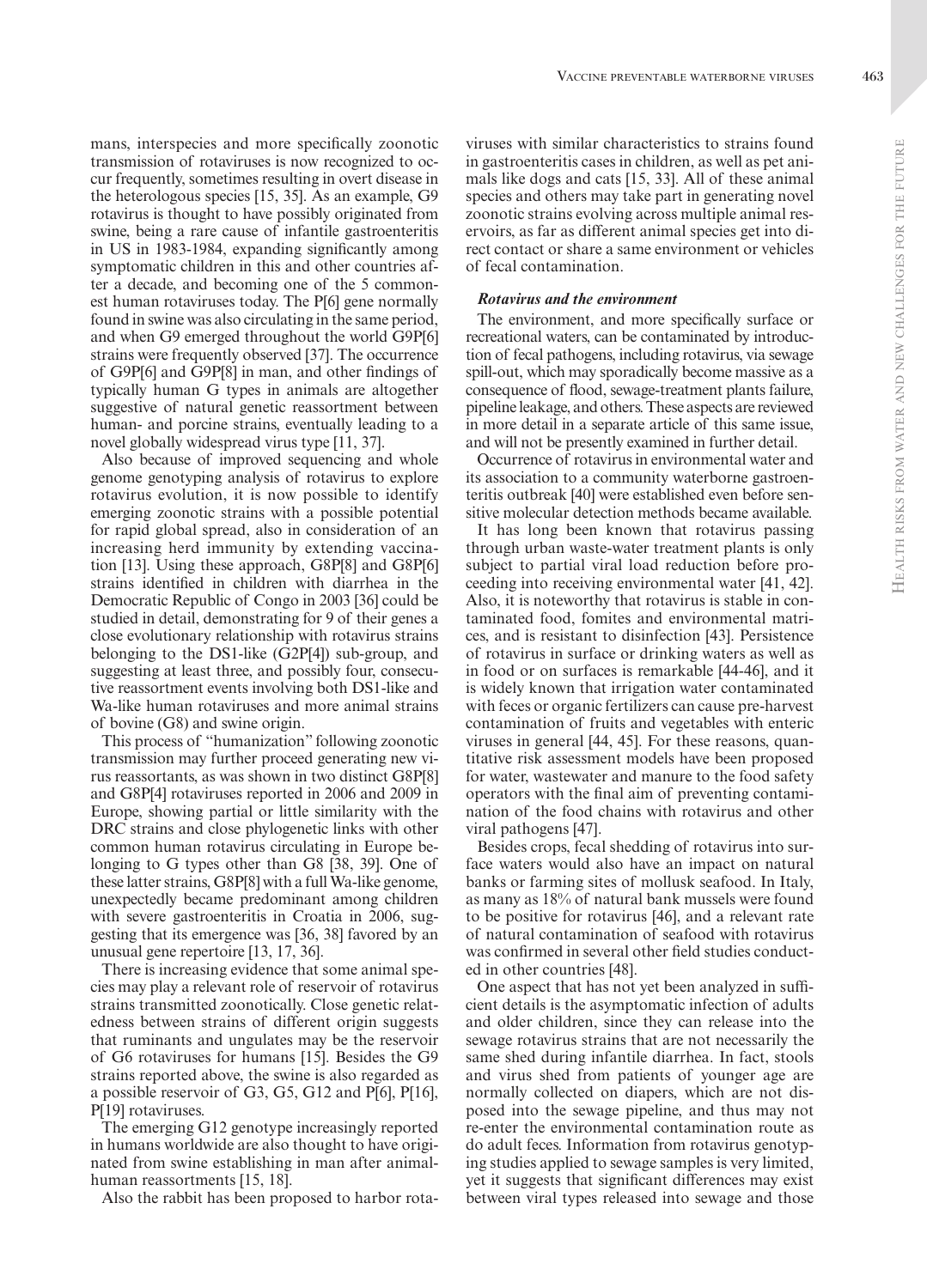detected in symptomatic pediatric cases. Whether this may imply diminished or increased risk of infection of susceptible children is unclear, also because surface waters and water-contaminated vegetables or seafood are hardly a good vehicle for direct viral transmission to infants. However, environmental contamination would surely help rotavirus circulate through the adult population as in the case of noroviruses and hepatitis A viruses, whose clinical effects are remarkable permitting identification of sporadic cases, outbreaks, and their attribution to environmental pollution. Eventually, asymptomatic infected adults may unconsciously transmit rotaviruses to the susceptible children within households or institutions.

In some studies, rotavirus strain characteristics revealed in sewage and contaminated surface basins were closely mirroring the strains normally responsible for the majority of infant disease cases [41, 49], but this may actually be true particularly for countries with lower sanitation where disposal of adult stools and children diapers is not kept separated.

A preliminary comparison between G- and Ptypes of rotavirus detected in either sewage samples or feces of children with diarrhea in Italy in 2010- 2011 is reported in *Figures 1* and *2*, showing similar yet not identical distribution of viral strains.

Release and spread of animal rotaviruses may also result in contamination of surface waters, and food, favoring introduction of uncommon rotaviruses into human populations, that might ultimately endanger efficacy of current vaccines adopted for human use [12].

Due to the multiplicity of rotavirus strains possibly present in sewage or other environmental matrices at any time, genomic characterization of fundamental genes for origin attribution (*e.g.* VP7, VP4, and pos-



**Fig. 1** | *Rotavirus G-types (percentage) detected in sewage (143 samples) or feces from children with diarrhea (305 samples), in Italy, 2010-2011. Nt = not typable.*



**Fig. 2** | *Rotavirus P-types (percentage) detected in sewage (148 samples) or feces from children with diarrhea (277 samples), in Italy, 2010-2011. Nt = not typable.*

sibly NSP4, and VP6 encoding segments) may be of great value in monitoring the presence of emerging or uncommon rotavirus types circulating in a population, which are not yet but might subsequently get involved in symptomatic cases and epidemics. Similarly, environmental rotavirus genotyping may help identify the source of rotaviruses linked to epidemic outbreaks of disease [50]. However, due to the segmented nature of the genome it may not be possible to identify the whole genomic/antigenic formula of any rotavirus strains in sewage or water samples, possibly contaminated with multiple virus types deriving from an entire human or animal community [50, 51].

#### *Rotavirus diagnostics in environmental samples*

Whereas in sewage the concentration of rotavirus may be expected to be reasonably high, surface waters normally present low viral load [52], thus requiring extensive virus and RNA concentration protocols to be applied prior to detection and genotyping procedures by sensitive methods. These are treated in more detail elsewhere, and will only be discussed quickly in this section.

Protocols for concentration of rotavirus and other enteric viruses from sewage or clear water include adsorption-elution using negatively charged membranes, precipitation-flocculation, two-phase separation, centrifugation, tangential flow ultrafiltration, and gel chromatography.

Methods essentially similar to these can be successfully used also on vegetable rinsing extracts, optimizing virus detachment into the medium, or on sea mollusks.

Viability assay on rotaviruses present in naturally contaminated waters is impracticable due to low permissiveness of cell cultures to wild human strains, but viral RNA detection is more reliable .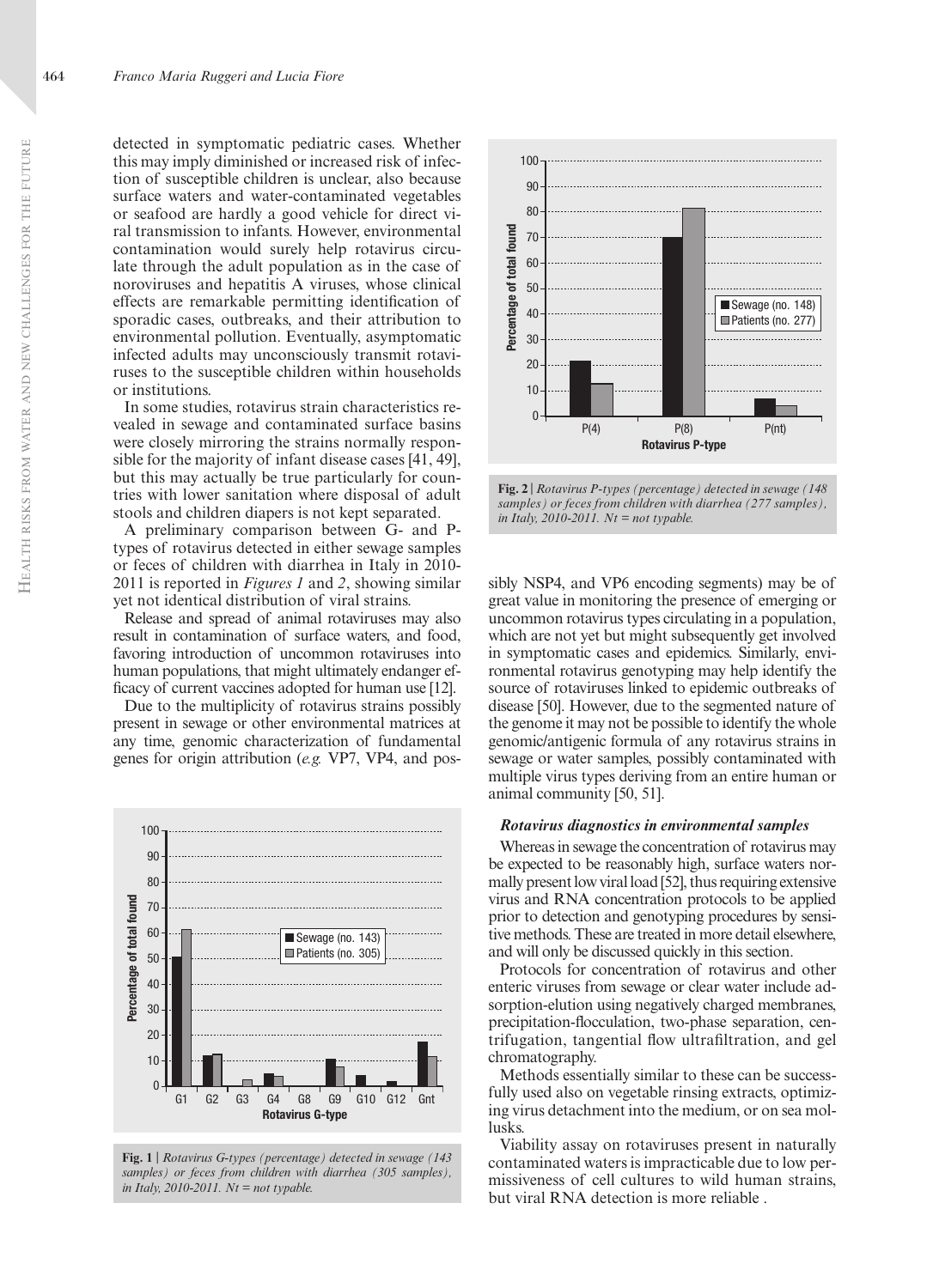Concerning molecular diagnostics and typing, a widely used protocol for feces analysis reported in the web site of the Rotavirus Surveillance Network "EuroRotaNet" (http://www.eurorota.net/), based on multiplex nested-PCR system following an RT phase with random primers, can be extended to environmental sample testing. For VP7 (G-genotyping), the protocol encompasses primers for common human rotavirus G-types G1-4, and G9, and emerging strains G8, G10, and G12. For VP4-typing, the multiplex assay covers the two common human P-types P[4] and P[8], and types P[6], and P[9-11] of possible animal origin. For special necessities, a full-genome typing approach may better help understand the evolution and occurrence of reassortment events of rotaviruses [14], although this is of hard applicability in the presence of multiple viral strains.

# *Rotavirus epidemic outbreaks*

Although the children community faces winter-related major epidemics under temperate climate, rotavirus can also cause smaller epidemic outbreaks, involving all age groups but particularly children or elderly people, in schools, hospitals, nursing homes, and care centers, as well as grandparents in the household. Despite mortality, particularly in the case of elderly or subjects with reduced health conditions, the direct costs for the society related to outbreaks in long-term care institutions may be high, and longterm residence in a closed community is a risk factor for rotavirus illness.

Particularly in waterborne outbreaks, subjects of all ages can be affected presenting severe symptoms [53]. Increase of symptoms in adults in these cases is thought to be caused by the high virus load, which is often present in water sources contaminated with sewage, as seemed to be the case during a rotavirus outbreak associated with drinking water in Finland, characterized by particularly severe cases in both young and older children [54]. Although this outbreak was apparently caused by a common human G1P[8] rotavirus, in other epidemic cases of disease affecting elderly communities or older children it seems that less common genotypes may be involved, such as genotypes G2 and G4 [54].

Also because the issue of a differential immunity to viral serotypes is still unclear, other factors may explain these observations. It is reasonable to assume that the infectious rotavirus dose transmitted from person-to-person contact is likely small in countries with a high level of hygiene. On the contrary, larger amounts of virus might be present in drinking or surface waters contaminated by sewage spillover, and a high virus load might justify both severity of disease and involvement of subjects outside the normal age range observed in some outbreaks [54].

In fact, several studies suggest that both surface waters and some foodstuff can be massively contaminated with a multiplicity of viruses of human and/or animal origin, also including rotavirus, thus posing the conditions for triggering an outbreak [50, 54-56].

In some cases, it may be difficult to identify a unique etiological agent since different virus strains or even species may be detected in patients and environmental samples. As an example, apart from a single human strain only swine or bovine rotavirus-specific VP7 gene sequences were detected in four home tap-water drinking water samples during a rotavirus diarrhea epidemic affecting 56 children in France. However, all of these were different from the sequences detected in stools of patients [56]. This outbreak study also highlights the role of water pipelines as a vehicle of rotaviruses of both human and animal origin, possibly leading to co-infection of subjects with several rotavirus strains and consequent gene reassortment. As for other enteric viruses, similar conditions of risk may be present in filtering seafood, such as cockles, mussels and clams, which collect and may concentrate rotaviruses from contaminated waters, and are only lightly cooked or consumed raw [48, 57]. Rotavirus contamination of surface water may also end up in other food chains, including vegetables and soft fruit, correlated with irrigation. Although virus concentration may be lower on leaves and fruit skin, this type of food is a potential risk and has in fact been sporadically involved in outbreaks [32, 49]. Conditions for exceptional virus spread and large outbreaks may be generated by major natural events like flood and earthquakes [58].

# *Poliomyelitis. Virus, disease and vaccination*

Poliovirus belongs to the genus Enterovirus within the family Picornaviridae, and strains are differentiated into three different serotypes. The genome is made of a single positive strand of RNA, which acts as a messenger RNA when released into the cytoplasm of susceptible cells, and is contained inside an icosahedral capsid made of 4 distinct proteins (VP1-4) [59].

The coding region of poliovirus genome is translated into a single polyprotein, which is then processed to generate the viral capsid (VP1 to VP4) and the nonstructural proteins. Surface-exposed loops in the capsid proteins VP1, VP2, and VP3 contain the antigenic determinants for poliovirus-neutralizing antibodies, and four main antigenic sites have been identified by the use of murine monoclonal antibodies [60].

Replication of poliovirus RNA is permitted by a virus encoded RNA polymerase with a high rate of error, which introduces frequent mutations in the genome at every replication cycle. Nucleotide substitutions may be selectively amplified during infections, ensuring an efficient mechanism for evolution of polioviruses through its progeny. Genetic recombination events between polioviruses and other clade C, non-polio enteroviruses (NPEVs) is another mechanism of evolution possibly leading to chimeric virus variants, exhibiting important phenotypic differences with respect to parental poliovirus [61].

Poliomyelitis is a very invalidating disease, although it develops in severe forms in a minority of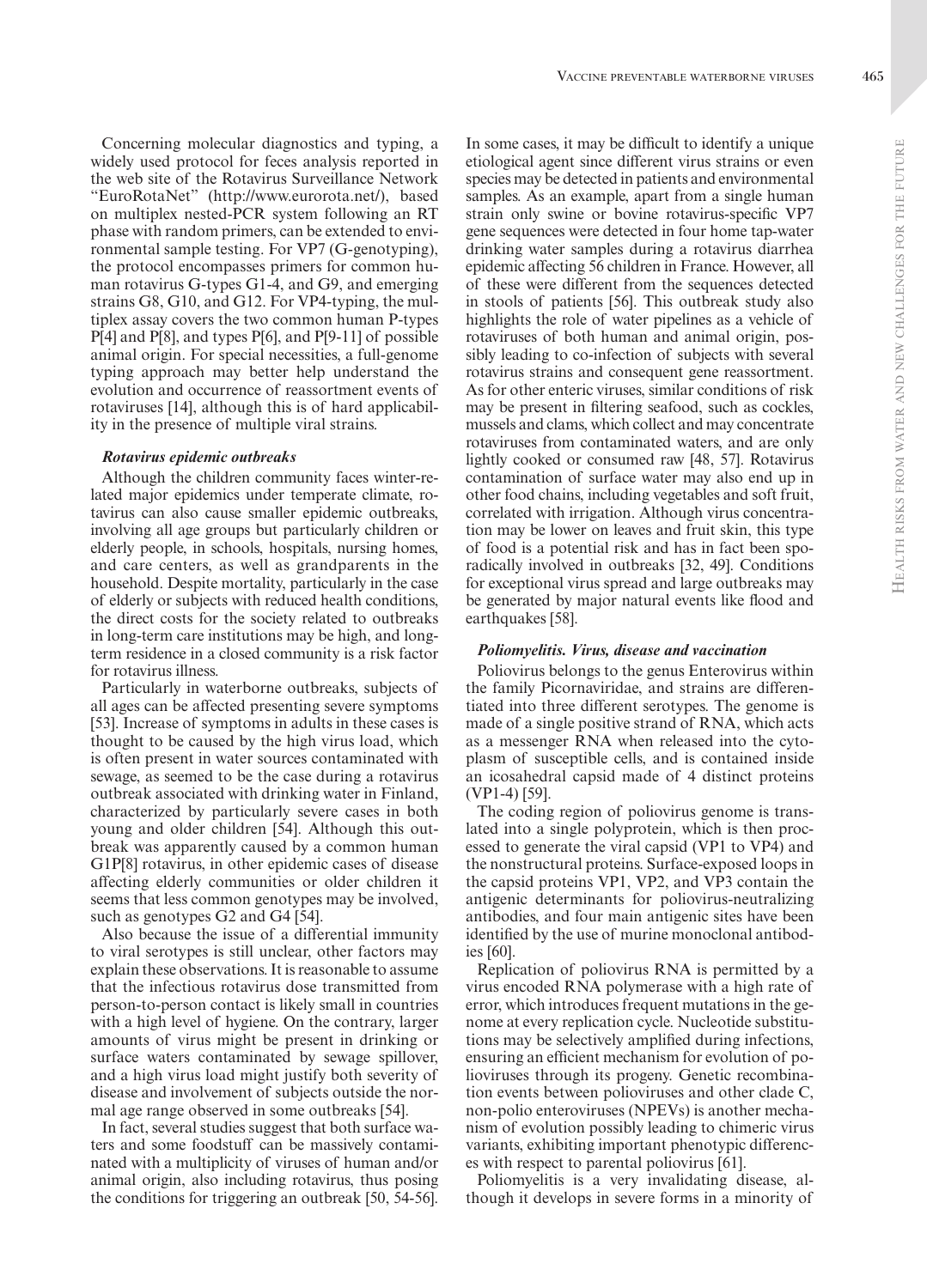infected subjects. Consequently, vaccination has soon appeared as the only tool to prevent occasional emergence of severe paralytic cases by halting the wide circulation of wild neurotropic viruses throughout an asymptomatic population.

After ravaging the global population for thousands of years, eradication of poliomyelitis (WHO resolution WHA41.28, 1988) has thus been achieved in most part of the world, but a few areas remain with low endemic circulation of wild polioviruses sometimes generating epidemic outbreaks. The massive efforts towards global eradication has required vaccination of over two billion children during the past decades, and has resulted in a decrease from several hundreds of thousand to fewer than 2000 annual cases in 2010, to 156 in the first 9 months of 2012 *(Figure 3)*. Wild type 2 poliovirus was eradicated by 1999, and no further case due to this serotype has been reported thereafter. Most of the credit for breaking the endemic circulation of wild-type viruses worldwide goes to massive use of the Sabin's oral live attenuated polio vaccine (OPV), which was able to elicit an immune barrier against the virus at the intestinal mucosa level, resulting in a strong limitation for pathogenic poliovirus to replicate in the human gut and be shed with feces into the environment [62, 63].

However, disease has also been linked with infection with OPV vaccine-derived polioviruses (VDPVs), which can essentially arise by either person-to-person transmission among naïve, immune competent individuals (cVDPVs) or persistent infections of immune deficient individuals (iVDPVs) [64]. Infection with polio vaccine strains may quickly introduce substitutions that reverse neurovirulence attenuation into the progeny viruses. These viruses can evolve during replication in asymptomatic healthy persons or immunodeficient subjects, and give rise to vaccine-derived polioviruses (cVDPD-Vs), which exhibit characteristics of transmissibility and virulence similar to wild viruses. Therefore,

establishment of OPV persistent infections in immune deficient individuals constitutes a threat for the unimmunized subjects and for the continuous shedding of potentially pathogenic virus, particularly when this is related to asymptomatic anonymous individuals. To avoid similar problems, some countries have always used the killed poliovirus vaccine originally implemented by Salk (inactivated polio vaccine, IPV) and derivatives, which is now largely used throughout the world alone or in a combined schedule with OPV, and is recommended after eradication [63]. The main disadvantages of the killed vaccine are its scarce induction of a mucosal immune response and need for parenteral administration, which are however counterbalanced by IPV inability to start any replication in the vaccine, and by its genetic and chemico-physical stability.

# *Eradication of polio and surveillance of poliovirus*

With the ultimate perspective of global eradication of polio, the WHO has proceeded for decades throughout regional and local eradication programs, and large areas of the world are now established to be polio-free, including Europe since 2002 [65]. Clearance of new polio cases due to wild strains in a country must be confirmed for at least three consecutive years, and eradication status shall be sustained by continued mass vaccination with IPV and by an active surveillance plan of AFP cases within among the < 15 years old subjects, responding to specific requirements on the fraction of population surveyed. This is performed through a WHO-regulated network of national and sub-national, regional reference and specialized laboratories for diagnosis and surveillance, ensuring the epidemiological and laboratory investigation *(Figure 4)* of all cases of paralysis for poliovirus etiology, as an indicator of` poliovirus circulation (*Polio laboratory manual*, WHO/IVB/04.10). Additional measures encompass the identification, containment and destruction of all samples that might contain live wild or vaccine-



**Fig. 3** | *Number of total poliovirus cases and confirmed wild-type polio in the world, 1996-2012. Graph is elaborated with data present in the WHO website*

*(http://www.who.int/topics/poliomyelitis/en/).*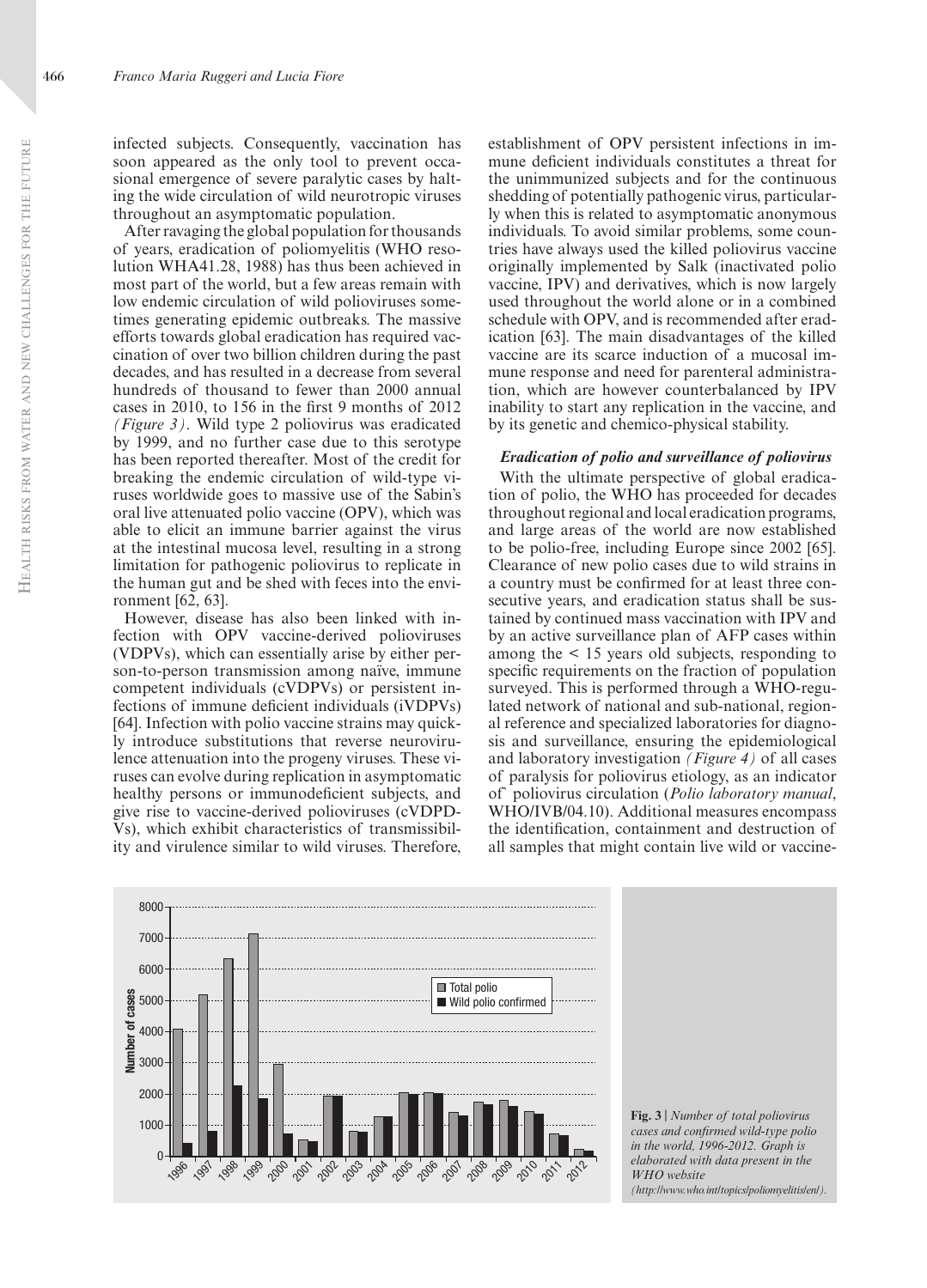



**Fig. 4** | *Number of total poliovirus cases by geographic area, 1996-2012. AFR (Africa), AMR (Americas), EMR (Eastern Mediterranean), EUR (Europe), SEA (South-East Asia), WPR (Western Pacific). Graph is elaborated with data present in the WHO website (http://www.who.int/topics/poliomyelitis/en/).*

derived poliovirus or polio vaccine. In the case of endemic areas, universal vaccination of all children with OPV is still required in order to combat wild virus circulation.

As an example for European countries, Italy has adopted the mixed OPV-IPV schedule of vaccination in 1999, and a full IPV schedule in August 2002, maintaining approximately 96.5% coverage of complete vaccination in < 2 year-old children. The ongoing AFP surveillance program [66] indicates that Italy is polio-free, the last polio case due to indigenous wild virus having occurred in 1982 and the last imported wild polio case having come from Libya to receive specific medical care, in 1988. Because polio is no longer perceived as a frequent or emerging risk by the population and the physicians, AFP surveillance in Italy has requested more and more attention in order to fulfill the WHO performance indicators (*Polio laboratory manual*, WHO/IVB/04.10), whilst the geographical location of Italy, and the globalization and immigration dynamics have continued to put the country at increasing risk of importation of wild polioviruses or neurovirulent Sabin-derived polioviruses from areas with endemic poliomyelitis. The use of a full IPV vaccination has eliminated vaccine associated poliomyelitis cases (VAPP) in Italy, and has progressively decreased the circulation of Sabin poliovirus strains in both the population and the environment, but it has also limited passive immunization of contacts and the degree of herd immunity at the mucosal level.

It should be considered that the absence of clinical polio cases in a country does not necessarily imply the absence of poliovirus circulation. Acute flaccid paralysis (AFP) surveillance may thus conveniently be supplemented or replaced by enterovirus surveillance and/or environmental surveillance of sewage. Such supplementary surveillance, especially environmental surveillance, has proven in several instances to be a powerful tool for monitoring the importation and circulation of wild or vaccinederived polioviruses before appearance of clinical cases, as well as for evaluating the effectiveness of control measures adopted in response [67].

The major obstacles to global polio eradication have been: a) the "failure to vaccinate" the susceptible cohorts particularly in countries characterized by poverty, war, and political or religious constraints; b) the "vaccination failures" in case of vaccine cold-chain breaches or immune depression linked to malnutrition; and c) the "emergence of VDPVs". Whereas availability of current optimized live attenuated or inactivated vaccines in endemic areas can help overcome the first obstacle, the other difficulties require an integrated worldwide approach, to reduce poverty and to monitor poliovirus circulation via immigration in the global world.

# *Environmental polio surveillance*

As in the case of rotavirus and other viruses excreted with feces, also polioviruses can be spread in the environment and reach surface waters prompting environmental and food-borne transmission circuits, which in the end can return hazardous strains to susceptible humans. Besides being a risk source for poliovirus dissemination, sewage can be used to supply useful indicators of risk, independent of the current presence of diagnosed polio cases in the population.

Sewage surveillance is performed according to standard procedures recommended by the WHO (*Guidelines for environmental surveillance of poliovirus circulation*, WHO/V&B/03.03), and sometimes represents the only means to promptly identify introduction of wild or neurovirulent vaccine-derived polioviruses from endemic areas, particularly in in countries declared polio-free using the IPV. The increased immigration from areas with persistence of pathogenic poliovirus circulation is a present public health threat for Mediterranean countries such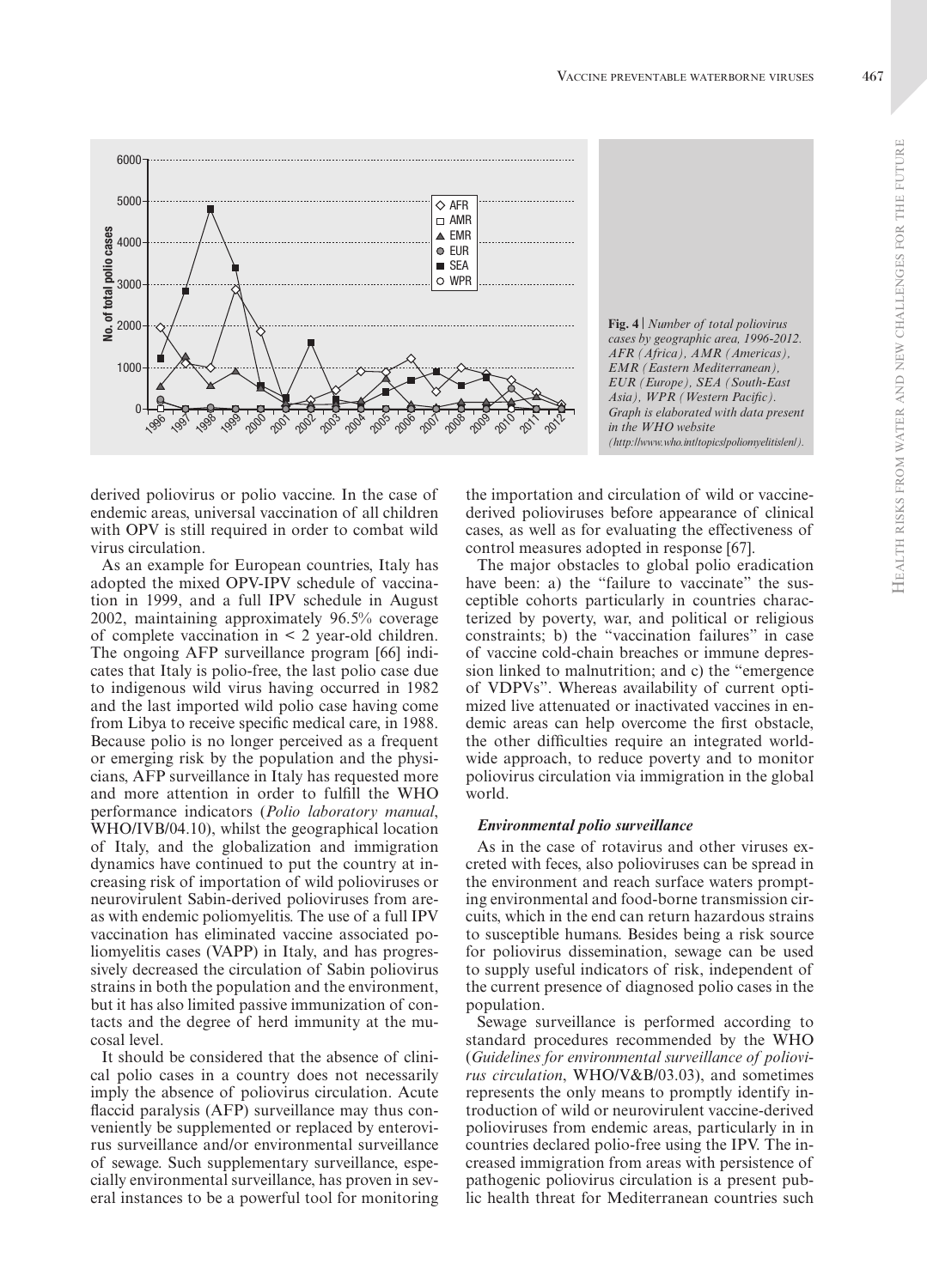as Italy but also for other developed countries in Europe and elsewhere, which can be monitored by environmental surveillance strategies. Also, environmental surveillance may permit to detect the presence of VDPV excretors in the community, even in the absence of clinical cases or outbreaks, a fact that may be ascribed to a level of herd immunity across the population sufficient to contain but not terminate transmission of neurovirulent polio. This implies that VDPVs shall be considered a potential source for outbreaks and for reemergence of polio even after eradication.

The distribution of VDPV excretors worldwide is in large part unknown, and the identification of asymptomatic shedders of VPDV in any specific area is a very difficult task. Countries with VDPV excretors are required to maintain a high herd immunity level by vaccine coverage, until shedding is extinguished. It shall also be considered that asymptomatic shedders might move from an area to another during their lives, changing the geographical risk conditions. If not recognized and properly contained, persistently infected VDPV excretors, particularly if immunodeficient, might shed poliovirus for years or even decades. Considering that the IPV vaccine is less effective than OPV at inducing mucosal immunity, possible circulation of poliovirus in IPV-immunized children might pass undetected despite active AFP surveillance is in place [65]. All of this makes the rationale for implementing environmental surveillance of sewage and surface waters in countries with risk of polio reintroduction.

Environmental polio surveillance virtually samples the entire population independent of cases of paralysis, as far as sampling sites are properly selected and investigation is performed using standardized methods (*Guidelines for environmental surveillance of poliovirus circulation*, WHO/V&B/03.03) [65]. with this in mind, a network of laboratories has also been built in Italy, using standardized sample collection methods on Italian wastewater treatment plants (WWTP), complementing the nationwide AFP surveillance activity, to gain evidence in support of the maintenance of polio-free status of Italy [66, 67]. No wild polioviruses were isolated from environmental samples after the surveillance started in seven cities in 2005, supporting the outcomes of AFP surveillance, but Sabin-like polioviruses were detected in sewage, although rarely and presenting a low mutation rate, in agreement with modest circulation of vaccine-derived strains in Italy. These findings are per se a confirmation that polio immunization is effective in Italy and generates high protection versus polio. However, since OPV vaccination was replaced with IPV in 2002, the polio Sabin-like strains found in the environment were most likely excreted by children immunized with the OPV in countries that still use Sabin vaccine, and shall thus be considered as imported cases from abroad, related to immigration flows. The possible risks of further amplification and genetic drift of these po-

lioviruses especially in subjects with compromised immunity shall not be neglected. Surveillance on WWTPs yields relevant amounts of non-polio enteroviruses, which confirms the validity of the approach, but also requires detailed characterization to be performed on viral strains by both sensitive and specific molecular and cell culture methods (*Guidelines for environmental surveillance of poliovirus circulation*, WHO/V&B/03.03) [65-67].

## *Residual polioviruses in the 2000's*

Risks associated with environmental spread of viral strains derived from the oral poliovirus vaccine (OPV) have emerged with particular high severity in the Dominican Republic and Haiti in the 2000's, where significant outbreaks of poliomyelitis have occurred among unvaccinated children [68]. A single type 1 vaccine-like strain was involved, presenting a highly mutated genome, that is suggestive of prolonged replication in the intestine of non-immune subjects [69], and neurovirulence and transmissibility characters similar to wild type poliovirus. These and other more recent findings on polio outbreaks in Africa and Asia [70] highlight the necessity that eradication of wild poliovirus from a country is promptly followed and sustained by adoption of vaccination strategies to prevent possible resurgence of the disease and continuing circulation of potentially pathogenic polioviruses.

The occurrence of sporadic outbreaks of poliomyelitis due to mutated vaccine-derived strains is also related to the presence of asymptomatic "long term excretors" of polioviruses in the healthy community. Studies performed on imunodeficient subjects in Europe (UK and Germany) and in US have revealed the presence of otherwise healthy subjects shedding vaccine-derived polioviruses presenting a marked rate of mutation toward the neurovirulent phenotype, who represent an actual risk of dissemination of highly pathogenic poliovirus strains in the environment and a threat for other unvaccinated or immunodeficient members of the same population.

# *Rotavirus and poliovirus vaccine strains in the environment, a problem or an asset?*

During natural infection with wild pathogenic strains, rotavirus is shed at very high titers with human feces, often reaching 1010 infectious particles per gram lasting for several days or weeks [71]. This study was conducted on severely affected children, and highlights the chance for large amounts of infectious virus to be released into sewage, and possibly enter the environment and food routes of spread and transmission. Several other reports during decades of rotavirus investigation confirm this assumption, also using modern molecular detection approaches [72].

On the contrary, an early study with rotavirus vaccines for human use found limited vaccine rotavirus shedding by either vaccinated children or adults, but a possible effect of low level antibodies due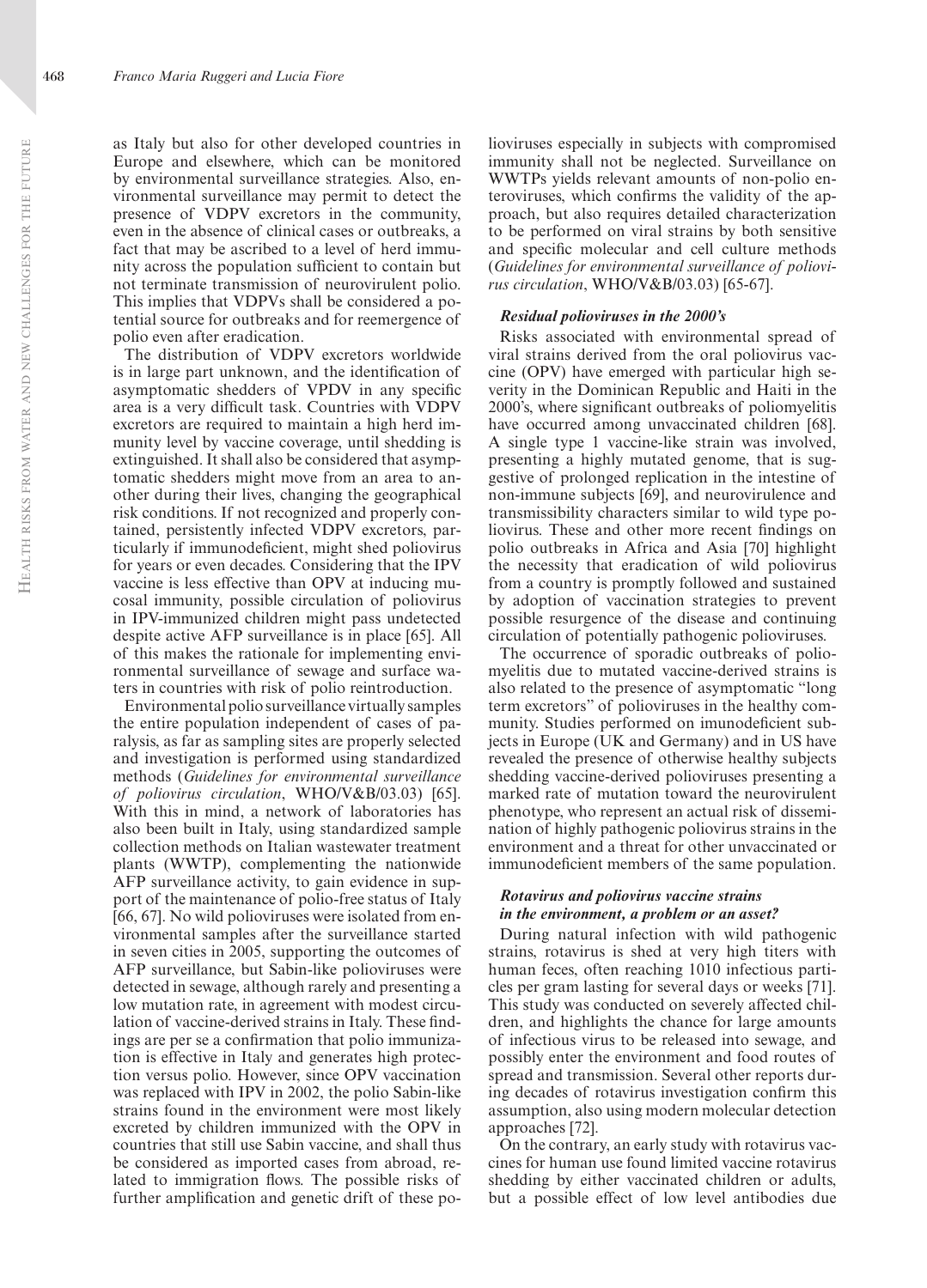**HEALTH** 

to previous unreported infection with wild virus could not be excluded. Conversely, studies following the introduction of either Rotarix or RotaTeq vaccines have confirmed measurable, although reduced, shedding of vaccine virus. Rotavirus antigen was detected in the stools of infants for more than a week after their first dose of pentavalent rotavirus vaccine [73]. A recent study in Australia, where the pentavalent RotaTeq is in use since 2007 [74], has shown some circulation of parental as well reassortant vaccine strains in both vaccinated children and subjects sampled in the community in the course of routine surveillance. Also, transmission of vaccine-derived rotavirus (RotaTeq) has been documented in a vaccinee sibling in US, resulting into symptomatic infection that the authors hypothesize may have involved reassortment with a co-infecting wild-type rotavirus [75]. Similarly, development of diarrhea appeared to be related to a double bovinehuman reassortment occurred just after vaccine administration in 3 infants in Finland, concluding that this virulent vaccine-derived strain may have been release into the environment [76]

These and other reports are suggestive of an actual introduction of vaccine viruses, and vaccine-derived reassortants into the community, which may also involve environmental transmission.

Accidental ingestion of vaccine viruses via contacts with vaccinated children or contaminated fomites may pose a serious problem for immunocompromised subjects, where attenuated rotaviruses might start a serious symptomatic infection [77]. However, given the lower replication of last generation vaccine viruses compared to earlier vaccine strains or wild-type strains, this possible risk should not be taken as a reason for discouraging vaccination of susceptible cohorts.

After introduction of mass vaccination with the Rotarix vaccine in Brasil in 2006, environmental surveillance of rotavirus was performed on a major Wastewater Treatment Plant for along a year using RT-PCR and nucleotide sequencing [78]. Although all sewage samples examined were found to be positive for rotavirus, only wild-type genotypes were detected whereas no NSP4 or NSP3 sequences specific for vaccine-like strains were identified in any sewage sample. These data suggest that vaccine-derived rotavirus strains present in sewage are probably a minor part compared to the wild-type viral repertoire shed from the community as a consequence of natural infection. In different studies performed in Chile and Nicaragua after introduction of rotavirus vaccination, lower rates of rotavirus positive sewage samples were determined compared to other enteric viruses [79, 80], that suggests a possible reduction of cases of natural infection as a consequence of vaccine administration. For these reasons, environmental surveillance, particularly on wastewater, may represent an interesting approach to evaluate the potential impact of rotavirus vaccination on viral circulation in the community.

A final aspect concerns possible aids to susceptible children immunization via transmission of rotavirus vaccine strains excreted by vaccinees. A "passive vaccine passage" to unvaccinated contacts was considered a milestone in the fight to poliomyelitis using the live attenuated Sabin vaccines administered orally, but has lately been considered a risk of vaccine-related polio [69]. To date, several complete transmission dynamic studies on rotavirus vaccination have been published [81] exploring a variety of possible scenarios, but no study has approached the possibility of "passive contact immunization" for rotavirus vaccine. If any, this is however likely to be of minimal impact, considering both the reduced replication and shedding of vaccine strains by immunized subjects and the simultaneous co-circulation of more aggressive viral strains in the communities and the environment.

# **CONCLUSIONS**

In conclusion, the environment and particularly surface waster can play an important role in transmission of rotavirus as in the case of other enteric viruses, not excluding polioviruses. Waterborne disease outbreaks or cases should be investigated by molecular characterization methods, in order to identify risk factors, possible spread of novel emerging viruses or reassortants, and apply control measures. Environmental surveillance on sewage treatment plants can help monitor shedding of uncommon viruses by a specific population, to promptly identify threats due to emerging viral strains in the community, and finally to assess ongoing vaccine programs since sewage screening may provide a rapid and economical overview of the circulating rotavirus genotypes. In the case of poliovirus, detection and characterization of polio and other enterovirus strains in environmental samples will supply more and more important information as the course towards global eradication progresses.

#### *Acknowledgements*

We wish to thank Roberto Delogu, Paolo Bonomo and Andrea Battistone for their contribution to the generation of rotavirus and poliovirus surveillance data in Italy.

This study was partially supported by grants from: Ministry of Health, Italy (to L.F. CCM ''Epidemiologia molecolare di rotavirus in eta` pediatrica in Italia. Creazione di una rete di sorveglianza per monitorare la diffusione e l'evoluzione di genotipi virali''; and CCM "Sorveglianza dell'incidenza delle paralisi flaccide acute e delle infezioni da poliovirus. Ricerca di poliovirus in soggetti con immunodeficienza e nell'ambiente"), and Italia/ USA (to F.M.R. ''Investigating the evolution of zoonotic norovirus and rotavirus strains from swine'').

#### *Conflict of interest statement*

There are no potential conflicts of interest or any financial or personal relationships with other people or organizations that could inappropriately bias conduct and findings of this study.

Submitted on invitation. *Accepted* on 24 September 2012.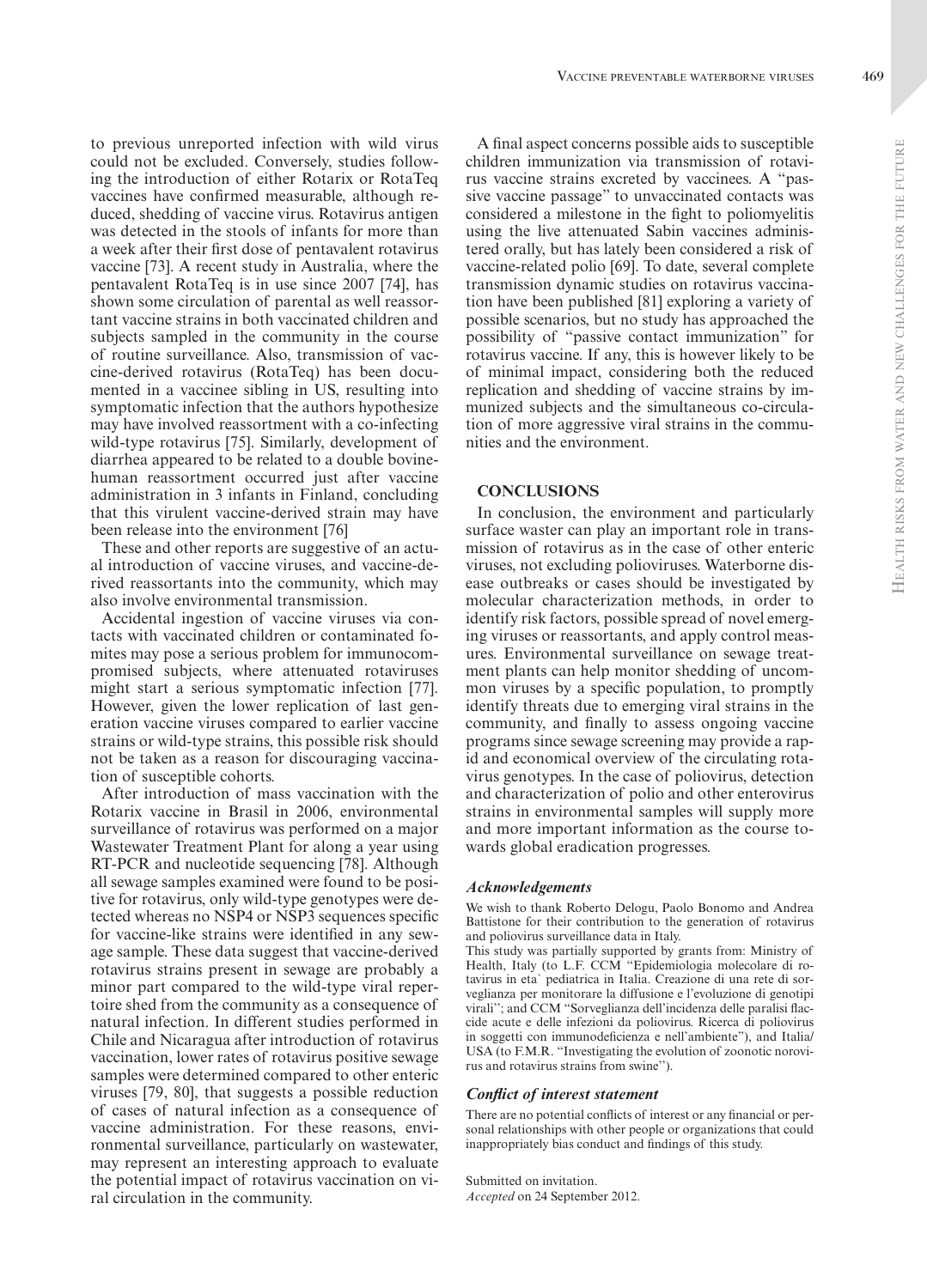# *References*

- 1. Bishop RF, Davidson GP, Holmes IH, Ruck BJ. Virus particles in epithelial cells of duodenal mucosa from children with acute non-bacterial gastroenteritis. *Lancet* 1973;2(7841):1281-3. http://dx.doi.org/10.1016/S0140-6736(73)92867-5
- 2. Tate JE, Burton AH, Boschi-Pinto C, Steele AD, Duque J, Parashar UD. 2008 estimate of worldwide rotavirus-associated mortality in children younger than 5 years before the introduction of universal rotavirus vaccination programmes: a systematic review and meta-analysis. *Lancet Infect Dis* 2011. http://dx.doi.org/10.1016/S1473-3099(11)70253-5
- 3. Estes MK, Kapikian AZ. Rotaviruses. In: Knipe DM, Howley PM, Griffin DE, Lamb RA, Martin MA, Roizman B, *et al.* (Eds.). *Fields virology*. Philadelphia, PA: Kluwer / Lippincott, Williams and Wilkins; 2007. p. 1917-74.
- 4 Huang P, Xia M, Tan M, Zhong W, Wei C, Wang L, *et al.* Spike protein VP8\* of human rotavirus recognizes histoblood group antigens in a type-specific manner. *J Virol* 2012; 86(9):4833-43.

http://dx.doi.org/10.1128/JVI.05507-11

- 5. Ramig RF, Ciarlet M, Mertens PPC, Dermody TS. Genus Rotavirus. In: Fauquet CM, Mayo MA, Maniloff J, Desselberger U, Ball LA (Eds.).*Virus taxonomy. Eighth Report of the International Committee on Taxonomy of Viruses.* New York: Elsevier Academic Press; 2005. p. 484-96.
- 6. Ball JM, Tian P, Zeng CQ, Morris AP, Estes MK. Agedependent diarrhea induced by a rotaviral nonstructural glycoprotein. *Science* 1996;272(5258):101-4. http://dx.doi.org/10.1126/science.272.5258.101
- 7. Lundgren O, Peregrin AT, Persson K, Kordasti S, Uhnoo I, Svensson L. Role of the enteric nervous system in the fluid and electrolyte secretion of rotavirus diarrhea. *Science* 2000;287(5452):491-5.

http://dx.doi.org/10.1126/science.287.5452.491

- 8. Hoshino Y, Kapikian AZ. Classification of rotavirus VP4 and VP7 serotypes. *Arch Virol Suppl* 1996;12:99-111.
- 9. Iturriza-Gomara M, Kang G, Gray J. Rotavirus genotyping: keeping up with an evolving population of human rotaviruses. *J Clin Virol* 2004;31(4):259-65. http://dx.doi.org/10.1016/j.jcv.2004.04.009
- 10. Iturriza-Gomara M, Dallman T, Banyai K, Bottiger B, Buesa J, Diedrich S, *et al.* Rotavirus genotypes co-circulating in Europe between 2006 and 2009 as determined by EuroRotaNet, a pan-European collaborative strain surveillance network. *Epidemiol Infect* 2011;139(6):895-909. http://dx.doi.org/10.1017/S0950268810001810
- 11. Santos N, Hoshino Y. Global distribution of rotavirus serotypes/genotypes and its implication for the development and implementation of an effective rotavirus vaccine. *Rev Med Virol* 2005;15(1):29-56. http://dx.doi.org/10.1002/rmv.448
- 12. Desselberger U, Wolleswinkel-van den Bosch J, Mrukowicz J, Rodrigo C, Giaquinto C, Vesikari T. Rotavirus types in Europe and their significance for vaccination. *Pediatr Infect Dis J* 2006;25(Suppl. 1):S30-41. http://dx.doi.org/10.1097/01.inf.0000197707.70835.f3
- 13. Glass RI, Parashar UD, Bresee JS, Turcios R, Fischer TK, Widdowson MA, *et al.* Rotavirus vaccines: current prospects and future challenges. *Lancet* 2006;368(9532):323-32. http://dx.doi.org/10.1016/S0140-6736(06)68815-6
- 14. Matthijnssens J, Ciarlet M, McDonald SM, Attoui H, Banyai K, Brister JR, *et al.* Uniformity of rotavirus strain nomenclature proposed by the Rotavirus Classification Working Group (RCWG). *Arch Virol* 2011;156(8):1397-413. http://dx.doi.org/10.1007/s00705-011-1006-z
- 15. Martella V, Banyai K, Matthijnssens J, Buonavoglia C, Ciarlet

M. Zoonotic aspects of rotaviruses. *Vet Microbiol* 2010;140(3- 4):246-55.

http://dx.doi.org/10.1016/j.vetmic.2009.08.028

- 16. Progress in the introduction of rotavirus vaccine latin america and the Caribbean, 2006-2010. *MMWR Morb Mortal Wkly Rep* 2011;60:1611-4.
- 17. Jiang V, Jiang B, Tate J, Parashar UD, Patel MM. Performance of rotavirus vaccines in developed and developing countries. *Hum Vaccin* 2010;6(7):532-42. http://dx.doi.org/10.4161/hv.6.7.11278
- 18. Sharma S, Ray P, Gentsch JR, Glass RI, Kalra V, Bhan MK. Emergence of G12 rotavirus strains in Delhi, India, in 2000 to 2007. *J Clin Microbiol* 2008;46(4):1343-8. http://dx.doi.org/10.1128/JCM.02358-07
- 19. Wang FT, Mast TC, Glass RJ, Loughlin J, Seeger JD. Effectiveness of the pentavalent rotavirus vaccine in preventing gastroenteritis in the United States. *Pediatrics* 2010; 125(2):e208-13. http://dx.doi.org/10.1542/peds.2009-1246
- 20. Kapikian AZ, Hoshino Y, Chanock RM, Perez-Schael I. Jennerian and modified Jennerian approach to vaccination against rotavirus diarrhea using a quadrivalent rhesus rotavirus (RRV) and human-RRV reassortant vaccine. *Arch Virol Suppl* 1996;12:163-75.
- 21. Awachat PS, Kelkar SD. Dual infection due to simian G3 human reassortant and human G9 strains of rotavirus in a child and subsequent spread of serotype G9, leading to diarrhea among grandparents. *J Med Virol* 2006;78(1):134-8. http://dx.doi.org/10.1002/jmv.20515
- 22. Jansen A, Stark K, Kunkel J, Schreier E, Ignatius R, Liesenfeld O, *et al.* Aetiology of community-acquired, acute gastroenteritis in hospitalised adults: a prospective cohort study. *BMC Infect Dis* 2008;8:143. http://dx.doi.org/10.1186/1471-2334-8-143
- 23. Cox MJ, Medley GF. Serological survey of anti-group A rotavirus IgM in UK adults. *Epidemiol Infect* 2003;131(1):719- 26.

http://dx.doi.org/10.1017/S0950268803008720

- 24. de Wit MA, Koopmans MP, Kortbeek LM, van Leeuwen NJ, Bartelds AI, van Duynhoven YT. Gastroenteritis in sentinel general practices,The Netherlands. *Emerg Infect Dis* 2001; 7(1):82-91. http://dx.doi.org/10.3201/eid0701.010113
- 25. Sattar SA, Raphael RA, Springthorpe VS. Rotavirus survival in conventionally treated drinking water. *Can J Microbiol* 1984;30(5):653-6. http://dx.doi.org/10.1139/m84-097
- 26. Atchison C, Lopman B, Edmunds WJ. Modelling the seasonality of rotavirus disease and the impact of vaccination in England and Wales. *Vaccine* 2010;28(18):3118-26. http://dx.doi.org/10.1016/j.vaccine.2010.02.060
- 27. Pitzer VE, Viboud C, Lopman BA, Patel MM, Parashar UD, Grenfell BT. Influence of birth rates and transmission rates on the global seasonality of rotavirus incidence. *J R Soc Interface* 2011;8(64):1584-93. http://dx.doi.org/10.1098/rsif.2011.0062
- 28. Ruuska T, Vesikari T. Rotavirus disease in Finnish children: use of numerical scores for clinical severity of diarrhoeal episodes. *Scand J Infect Dis* 1990;22(3):259-67. http://dx.doi.org/10.3109/00365549009027046
- 29. Albano F, Bruzzese E, Bella A, Cascio A, Titone L, Arista S, *et al.* Rotavirus and not age determines gastroenteritis severity in children: a hospital-based study. *Eur J Pediatr* 2007; 166(3):241-7.

Healt h

risks from

water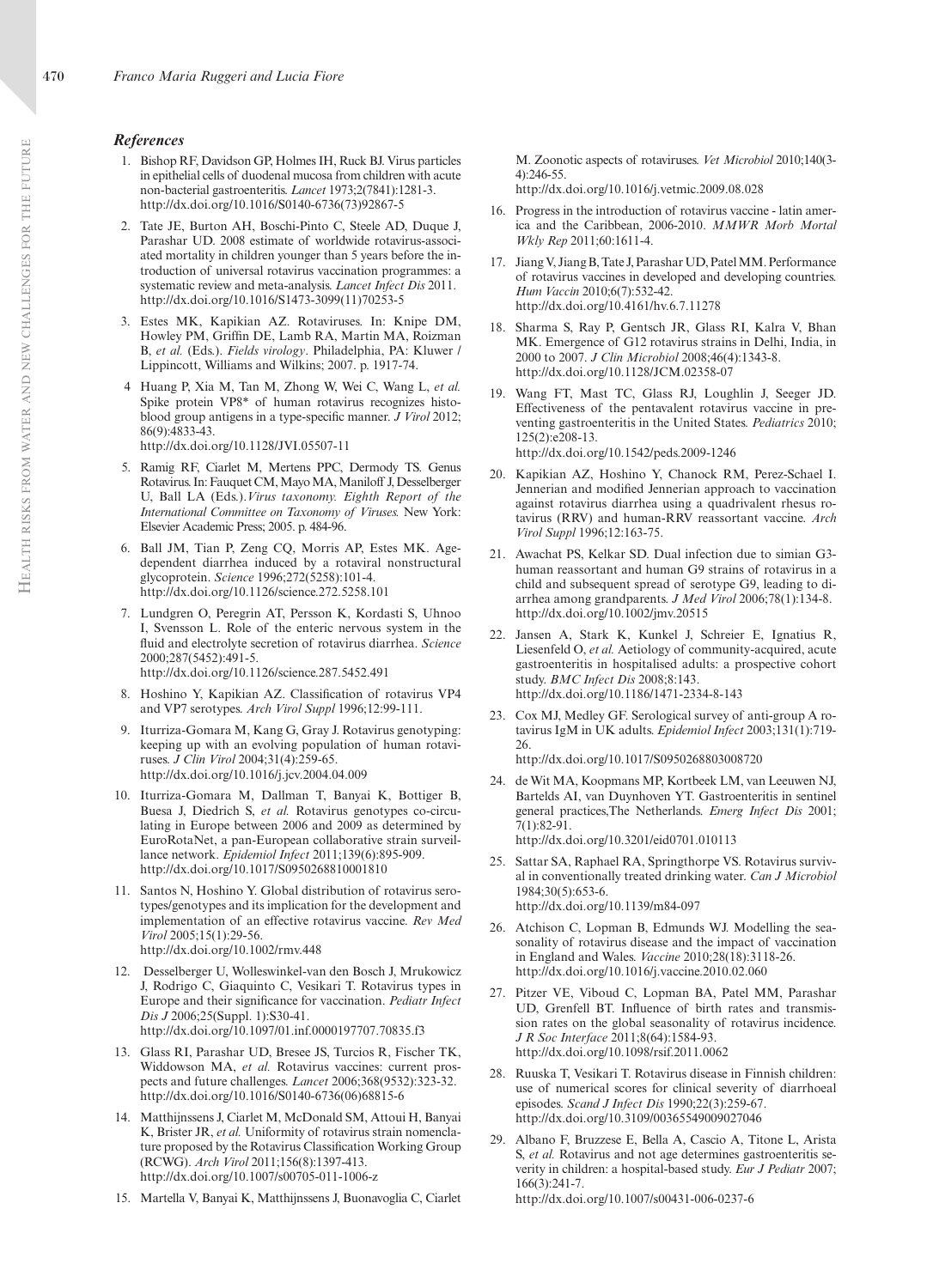- 30. Parashar UD, Gibson CJ, Bresse JS, Glass RI. Rotavirus and severe childhood diarrhea. *Emerg Infect Dis* 2006;12(2):304-6. http://dx.doi.org/10.3201/eid1202.050006
- 31. Cheong S, Lee C, Song SW, Choi WC, Lee CH, Kim SJ. Enteric viruses in raw vegetables and groundwater used for irrigation in South Korea. *Appl Environ Microbiol* 2009; 75(24):7745-51. http://dx.doi.org/10.1128/AEM.01629-09
- 32. Gallimore CI, Pipkin C, Shrimpton H, Green AD, Pickford Y, McCartney C, *et al.* Detection of multiple enteric virus strains within a foodborne outbreak of gastroenteritis: an indication of the source of contamination. *Epidemiol Infect* 2005; 133(1):41-7.

http://dx.doi.org/10.1017/S0950268804003218

- 33. Matthijnssens J, De Grazia S, Piessens J, Heylen E, Zeller M, Giammanco GM, *et al.* Multiple reassortment and interspecies transmission events contribute to the diversity of feline, canine and feline/canine-like human group A rotavirus strains. *Infect Genet Evol* 2011;11(6):1396-406. http://dx.doi.org/10.1016/j.meegid.2011.05.007
- 34. Park SI, Matthijnssens J, Saif LJ, Kim HJ, Park JG, Alfajaro MM, *et al.* Reassortment among bovine, porcine and human rotavirus strains results in G8P[7] and G6P[7] strains isolated from cattle in South Korea. *Vet Microbiol* 2011; 152(1-2):55-66. http://dx.doi.org/10.1016/j.vetmic.2011.04.015
- 35. Cook N, Bridger J, Kendall K, Gomara MI, El-Attar L, Gray J. The zoonotic potential of rotavirus. *J Infect* 2004; 48(4):289-302.

http://dx.doi.org/10.1016/j.jinf.2004.01.018

- 36. Matthijnssens J, Rahman M, Yang X, Delbeke T, Arijs I, Kabue JP, *et al.* G8 rotavirus strains isolated in the Democratic Republic of Congo belong to the DS-1-like genogroup. *J Clin Microbiol* 2006;44(5):1801-9. http://dx.doi.org/10.1128/JCM.44.5.1801-1809.2006
- 37. Iturriza-Gomara M, Cubitt D, Steele D, Green J, Brown D, Kang G, *et al.* Characterisation of rotavirus G9 strains isolated in the UK between 1995 and 1998. *J Med Virol*  2000;61(4):510-7. http://dx.doi.org/10.1002/1096-9071(200008)61:4<510::AID-JMV15>3.0.CO;2-Q
- 38. Tcheremenskaia O, Marucci G, De Petris S, Ruggeri FM, Dovecar D, Sternak SL, *et al.* Molecular epidemiology of rotavirus in Central and Southeastern Europe. *J Clin Microbiol* 2007;45(7):2197-204. http://dx.doi.org/10.1128/JCM.00484-07
- 39. Pietsch C, Petersen L, Patzer L, Liebert UG. Molecular characteristics of German G8P[4] rotavirus strain GER1H-09 suggest that a genotyping and subclassification update is required for G8. *J Clin Microbiol* 2009;47(11):3569-76. http://dx.doi.org/10.1128/JCM.01471-09
- 40. Hopkins RS, Gaspard GB, Williams FP, Jr, Karlin RJ, Cukor G, Blacklow NR. A community waterborne gastroenteritis outbreak: evidence for rotavirus as the agent. *Am J Public Health* 1984;74(3):263-5. http://dx.doi.org/10.2105/AJPH.74.3.263
- 41. Rodriguez-Diaz J, Querales L, Caraballo L, Vizzi E, Liprandi F, Takiff H, *et al.* Detection and characterization of waterborne gastroenteritis viruses in urban sewage and sewage-polluted river waters in Caracas, Venezuela. *Appl Environ Microbiol* 2009;75(2):387-94. http://dx.doi.org/10.1128/AEM.02045-08
- 42. Tsai YL, Tran B, Sangermano LR, Palmer CJ. Detection of poliovirus, hepatitis A virus, and rotavirus from sewage and ocean water by triplex reverse transcriptase PCR. *Appl Environ Microbiol* 1994;60(7):2400-7.
- 43. Loisy F, Atmar RL, Le Saux JC, Cohen J, Caprais MP, Pommepuy M, *et al.* Use of rotavirus virus-like particles

as surrogates to evaluate virus persistence in shellfish. *Appl Environ Microbiol* 2005;71(10):6049-53. http://dx.doi.org/10.1128/AEM.71.10.6049-6053.2005

- 44. Butot S, Putallaz T, Sanchez G. Effects of sanitation, freezing and frozen storage on enteric viruses in berries and herbs. *Int J Food Microbiol* 2008;126(1-2):30-5. http://dx.doi.org/10.1016/j.ijfoodmicro.2008.04.033
- 45. Pancorbo OC, Evanshen BG, Campbell WF, Lambert S, Curtis SK, Woolley TW. Infectivity and antigenicity reduction rates of human rotavirus strain Wa in fresh waters. *Appl Environ Microbiol* 1987;53(8):1803-11.
- 46. Gabrieli R, Macaluso A, Lanni L, Saccares S, Di Giamberardino F, Cencioni B, *et al.* Enteric viruses in molluscan shellfish. *The new microbiologica* 2007;30(4):471-5.
- 47. Seidu R, Heistad A, Amoah P, Drechsel P, Jenssen PD, Stenstrom TA. Quantification of the health risk associated with wastewater reuse in Accra, Ghana: a contribution toward local guidelines. *J Water Health* 2008;6(4):461-71. http://dx.doi.org/10.2166/wh.2008.118
- 48. Le Guyader F, Haugarreau L, Miossec L, Dubois E, Pommepuy M. Three-year study to assess human enteric viruses in shellfish. *Appl Environ Microbiol* 2000;66(8):3241-8. http://dx.doi.org/10.1128/AEM.66.8.3241-3248.2000
- 49. van Zyl WB, Page NA, Grabow WO, Steele AD, Taylor MB. Molecular epidemiology of group A rotaviruses in water sources and selected raw vegetables in southern Africa. *Appl Environ Microbiol* 2006;72(7):4554-60. http://dx.doi.org/10.1128/AEM.02119-05
- 50. Di Bartolo I, Monini M, Losio MN, Pavoni E, Lavazza A, Ruggeri FM. Molecular characterization of noroviruses and rotaviruses involved in a large outbreak of gastroenteritis in Northern Italy. *Appl Environ Microbiol* 2011;77(15):5545-8. http://dx.doi.org/10.1128/AEM.00278-11
- 51. Ferreira FF, Guimaraes FR, Fumian TM, Victoria M, Vieira CB, Luz S, *et al.* Environmental dissemination of group A rotavirus: P-type, G-type and subgroup characterization. *Water Sci Technol* 2009;60(3):633-42. http://dx.doi.org/10.2166/wst.2009.413
- 52. Lodder WJ, de Roda Husman AM. Presence of noroviruses and other enteric viruses in sewage and surface waters in The Netherlands. *Appl Environ Microbiol* 2005;71(3):1453-61. http://dx.doi.org/10.1128/AEM.71.3.1453-1461.2005
- 53. Timenetsky MC, Gouvea V, Santos N, Alge ME, Kisiellius JJ, Carmona RC. Outbreak of severe gastroenteritis in adults and children associated with type G2 rotavirus. Study Group on Diarrhea of the Instituto Adolfo Lutz. *J diarr diseases res* 1996;14(2):71-4.
- 54. Rasanen S, Lappalainen S, Kaikkonen S, Hamalainen M, Salminen M, Vesikari T. Mixed viral infections causing acute gastroenteritis in children in a waterborne outbreak. *Epidemiol Infect* 2010;138(9):1227-34. http://dx.doi.org/10.1017/S0950268809991671
- 55. Gallay A, De Valk H, Cournot M, Ladeuil B, Hemery C, Castor C, *et al.* A large multi-pathogen waterborne community outbreak linked to faecal contamination of a groundwater system, France, 2000. *Clin Microbiol Infect* 2006; 12(6):561-70. http://dx.doi.org/10.1111/j.1469-0691.2006.01441.x
- 56. Gratacap-Cavallier B, Genoulaz O, Brengel-Pesce K, Soule H, Innocenti-Francillard P, Bost M, *et al.* Detection of human and animal rotavirus sequences in drinking water. *Appl Environ Microbiol* 2000;66(6):2690-2. http://dx.doi.org/10.1128/AEM.66.6.2690-2692.2000
- 57. Lees D. Viruses and bivalve shellfish. *Int J Food Microbiol*  2000;59(1-2):81-116. http://dx.doi.org/10.1016/S0168-1605(00)00248-8
- 58. Karmakar S, Rathore AS, Kadri SM, Dutt S, Khare S, Lal S. Post-earthquake outbreak of rotavirus gastroenteritis in